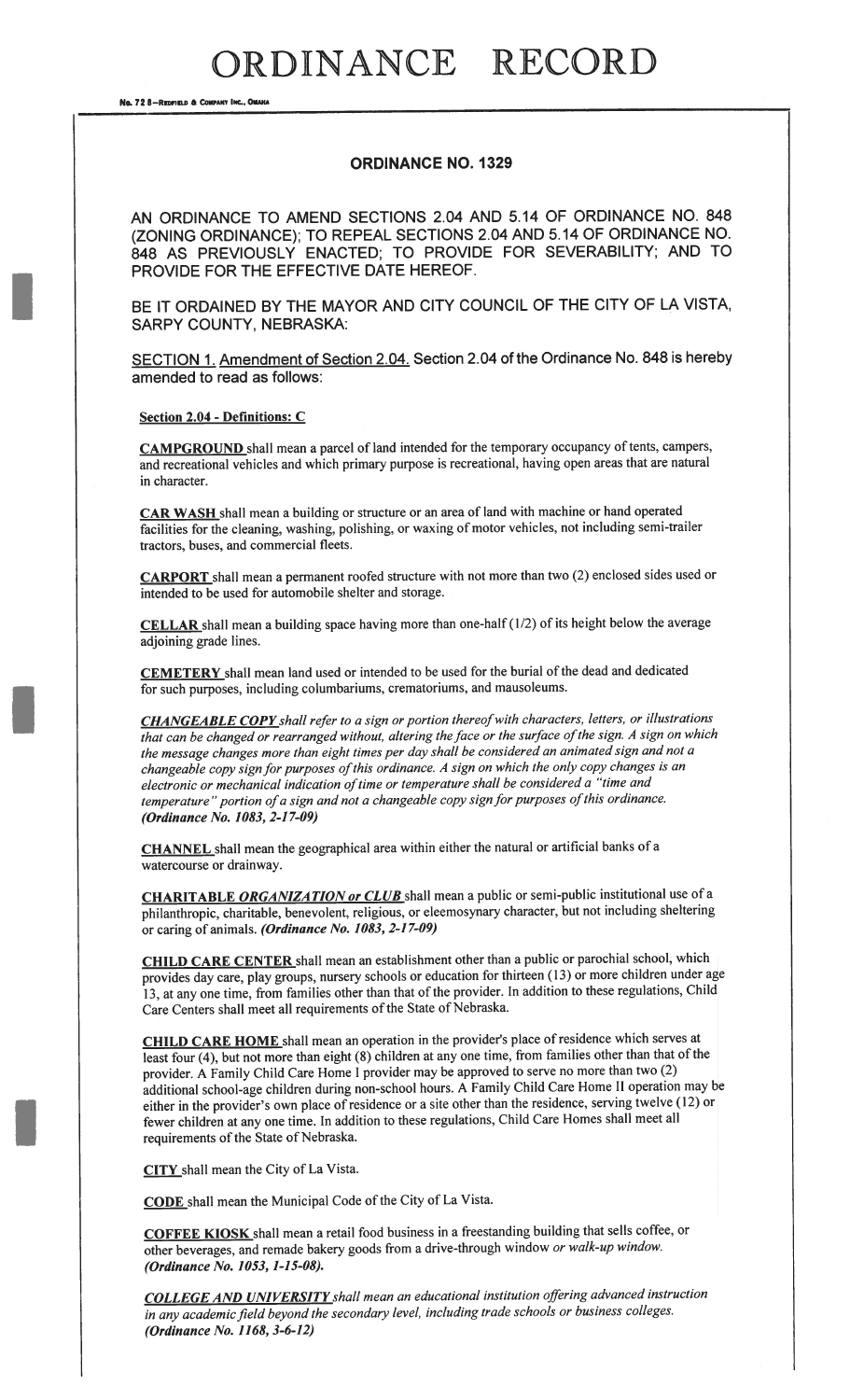No. 72 8-REDFIELD & COMPANY INC., OMAH

Ordinance No. 1329

COMMISSION shall mean the La Vista Planning Commission.

COMMERCIAL MESSAGE shall mean any sign wording, logo, or other representation that, directly or indirectly, names, advertises, or calls attention to <sup>a</sup> business, product, service, or other commercial activity. (Ordinance No. 1083, 2-17-09)

COMMON AREA OR PROPERTY shall mean <sup>a</sup> parcel or parcels of land, together with the improvements thereon, the use and enjoyment of which are shared by the owners of the individual building sites in <sup>a</sup> Planned Development or condominium development.

**COMMUNICATION SERVICES** shall mean establishments primarily engaged in the provision of broadcasting and other information relay services accomplished through the use of electronic and telephonic mechanisms. Excluded are facilities classified as major utility services or wireless communication towers.

Typical uses include television studios, communication service centers, internet service offices, or film and sound recording facilities. (Ordinance No. 1083, 2-17-09)

COMPATIBILITY shall mean harmony in the appearance of two or more external design features in the same vicinity.

COMPATIBLE USES shall mean <sup>a</sup> land use which is congruous with, tolerant of, and has no adverse effects on existing neighboring uses. Incompatibility may be affected by pedestrian or vehicular traffic generation, volume of goods handled and environmental elements such as noise, dust, odor, air pollution, <sup>g</sup>lare, lighting, debris generated, contamination of surface or ground water, aesthetics, vibration, electrical interference, and radiation.

COMPREHENSIVE PLAN shall mean the Comprehensive Plan of La Vista, Nebraska as adopted by the City Council, setting forth policies for the present and foreseeable future community welfare as <sup>a</sup> whole and meeting the purposes and requirements set forth in Section 19-903, R.R.S. 1943, as the same may, from time-to-time, be amended.

CONCRETE BATCH PLANT shall mean an industrial facility used for the production of concrete, used in building or construction, and includes facilities for the administration or management of the business.

CONDITIONAL USE shall mean <sup>a</sup> use where allowed by the district regulations, that would not be appropriate generally throughout the zoning district without restrictions, but which, if controlled as to number, size, area, location, relation to the neighborhood or other minimal protective characteristics would not be detrimental to the public health, safety, and general welfare.

CONDITIONAL USE PERMIT shall mean <sup>a</sup> permit issued by the Planning Commission and City Council that authorizes the recipient to make conditional use of property in accordance with the provisions of Article <sup>6</sup> and any additional conditions <sup>p</sup>laced upon, or required by said permit.

CONDOMINIUM shall mean <sup>a</sup> structure or structures proposed for construction comprising <sup>a</sup> project in which an undivided interest in the land is coupled with the right to the exclusive occupancy of <sup>a</sup> designated residential space and/or spaces and accompanying facilities.

CONGREGATE HOUSING shall mean a residential facility for four or more persons fifty-five (55) years or over, their spouses, or surviving spouses, providing living and sleeping facilities including meal preparation, dining areas, laundry services, room cleaning and common recreational, social, and service facilities for the exclusive use of all residents including resident staff personnel who occupy <sup>a</sup> room or unit in the residential facility. (Also see Housing for the elderly)

CONSERVATION shall mean the protection and care that prevent destruction or deterioration of historical or otherwise significant structures, buildings or natural resources.

CONSERVATION AREA shall mean environmentally sensitive and valuable lands protected from any activity that would significantly alter their ecological integrity, balance or character, except in overriding public interest, including but not limited to: wetlands, floodways, flood <sup>p</sup>lains, drainage ways, river or stream banks, and areas of significant biological productivity or uniqueness.

CONSERVATION EASEMENT shall mean an easement granting <sup>a</sup> right or interest in real property that is appropriate to retaining land or water areas predominantly in their natural, scenic, open, or wooded condition and retaining such areas as suitable habitat for fish, <sup>p</sup>lants, or wildlife, or maintaining existing land uses.

CONSTRUCTION shall mean on-site erection, fabrication, installation, alteration, demolition, or removal of any structure, facility, or addition thereto, including all related activities, but not restricted to, clearing of land, earth moving, blasting and landscaping. (Ordinance No. 1083, 2-17-09)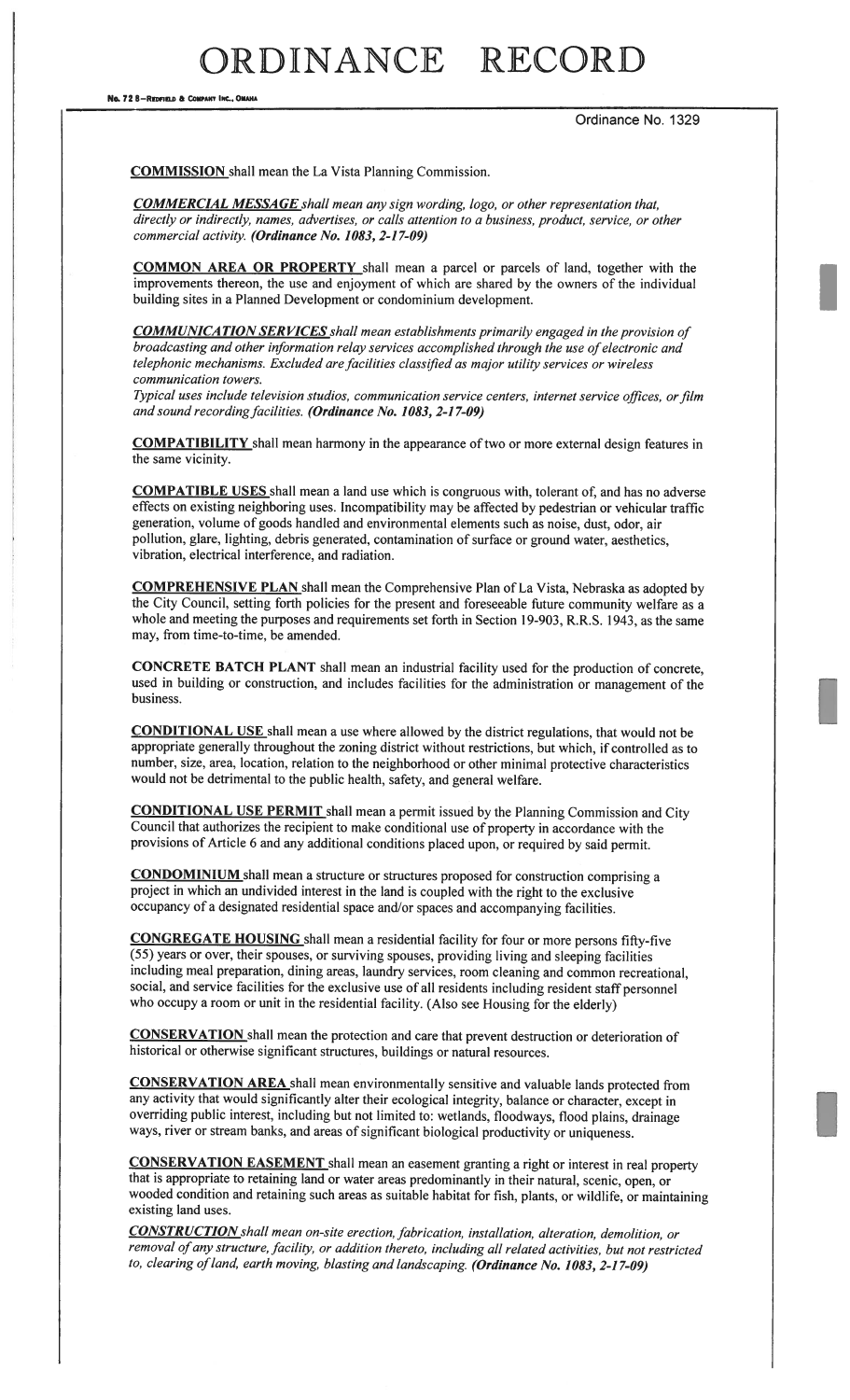No. 72 8-REDFIELD & COMPANY INC., OMAHA

#### Ordinance No. 1329

CONTIGUOUS shall mean the same as "Abut".

CONTINUING CARE RETIREMENT COMMUNITY shall offer services and housing packages that allow access to senior independent living, assisted living, and nursing care facilities. Seniors who are independent may live in a single-family home, apartment or condominium within the Continuing Care Retirement Community. When members of the community begin to need help with activities of daily living (e.g. bathing, dressing, eating, etc.), they may be transferred to an assisted living or nursing care facility on the same site.

CONVENIENCE STORE shall mean a one-story, retail store that is designed and stocked to sell primarily food, beverages, and other household supplies to customers who purchase only a relatively few items (in contrast to a "supermarket.") It is dependent on, and is designed to attract and accommodate large volumes of stop-and-go traffic. Fuel sales shall be limited to automobiles, pick-up trucks, boats, recreational vehicles, motorcycles, and small motorized equipment. (Ordinance No. 1083,  $2 - 17 - 09$ 

SECTION 2. Amendment of Section 5.14. Section 5.14 of the Ordinance No. 848 is hereby amended to read as follows:

#### Section 5.14 **1-2 Heavy Industrial**

5.14.1 Intent: It is the intent of the Heavy Industrial District Regulations to provide for industrial uses and services, including some manufacturing, wholesaling and storage activities; to preserve land for the expansion of the basic economic activities; to avoid incompatible land uses; to serve these areas with adequate transportation facilities; and to prevent or mitigate hazards to adjacent properties. (Ordinance No. 1053, 1-15-08)

Adult Entertainment Facilities are included in this Zoning District. The intent of the La Vista Zoning Ordinance is not to prohibit these uses but to regulate the secondary effects of these uses within the community.

| 5.14.2 |           | Permitted Uses: (Revisions by Ordinance No. 1053, 1-15-08, unless otherwisenoted)                                                                                           |
|--------|-----------|-----------------------------------------------------------------------------------------------------------------------------------------------------------------------------|
|        | 5.14.2.01 | Assembly, fabrication, <i>packaging</i> , and processing of products inside an                                                                                              |
|        |           | enclosed building, except hazardous or toxic materials                                                                                                                      |
|        | 5.14.2.02 | Automotive services, except repair, towing and wrecking                                                                                                                     |
|        | 5.14.2.03 | <b>Business services</b>                                                                                                                                                    |
|        | 5.14.2.04 | Facilities for building construction contractors                                                                                                                            |
|        | 5.14.2.05 | Landscape and horticultural services                                                                                                                                        |
|        | 5.14.2.06 | Medical and dental laboratories                                                                                                                                             |
|        | 5.14.2.07 | Miscellaneous repair services, not including automotive                                                                                                                     |
|        | 5.14.2.08 | Printing, publishing, and allied industries                                                                                                                                 |
|        | 5.14.2.09 | Electric, gas and sanitary services, not including collection and disposal<br>of solid waste or hazardous waste                                                             |
|        | 5.14.2.10 | General warehousing                                                                                                                                                         |
|        | 5.14.2.11 | <b>Testing laboratories</b>                                                                                                                                                 |
|        | 5.14.2.12 | Facilities for heavy construction contractors                                                                                                                               |
|        | 5.14.2.13 | Manufacturing of apparel, textile mill products, furniture and fixtures,<br>transportation equipment, and assembly of electrical and electronic<br>equipment and components |
|        | 5.14.2.14 | Manufacture of light sheet metal products including heating and ventilation<br>equipment.                                                                                   |
|        | 5.14.2.15 | Manufacturing of food and kindred products, limited to bakery items, dairy<br>products, sugar and confectionary products, and beverages                                     |
|        | 5.14.2.16 | Manufacturing stone, clay, glass and concrete products                                                                                                                      |
|        | 5.14.2.17 | Millwork; veneer, plywood and structural wood products manufacturing.                                                                                                       |
|        | 5.14.2.18 | Publicly owned and operated facilities. (Ordinance No. 950,3-1-05)                                                                                                          |
|        | 5.14.2.19 | Special and vocational educational and training facilities. (Ordinance No.<br>$950, 3 - 1 - 05$                                                                             |
|        | 5.14.2.20 | <b>Transportation services</b>                                                                                                                                              |
|        | 5.14.2.21 | Trucking and courier services, except air                                                                                                                                   |
|        | 5.14.2.22 | Veterinary Services, including livestock                                                                                                                                    |
|        | 5.14.2.23 | Wholesale trade of goods                                                                                                                                                    |
|        | 5.14.2.24 | Microbreweries without on-site sales                                                                                                                                        |
| 5.14.3 | noted)    | Permitted Conditional Uses: (Revisions by Ordinance No. 1053, 1-15-08, unless otherwise                                                                                     |
|        | 5.14.3.01 | Automotive rental / leasing and other heavy equipment rental                                                                                                                |
|        | 5.14.3.02 | Manufacturing of food and kindred products, except bakery items, dairy<br>products, sugar and confectionary products, and beverages                                         |
|        | 5.14.3.03 | Lumber and other building materials dealer                                                                                                                                  |
|        | 5.14.3.04 | Outdoor storage or display of merchandise                                                                                                                                   |
|        | 5.14.3.05 | Radio, television and communication towers and transmitters, as per Section<br>7.11                                                                                         |
|        | 5.14.3.06 | Utility substations, terminal facilities, andreservoirs                                                                                                                     |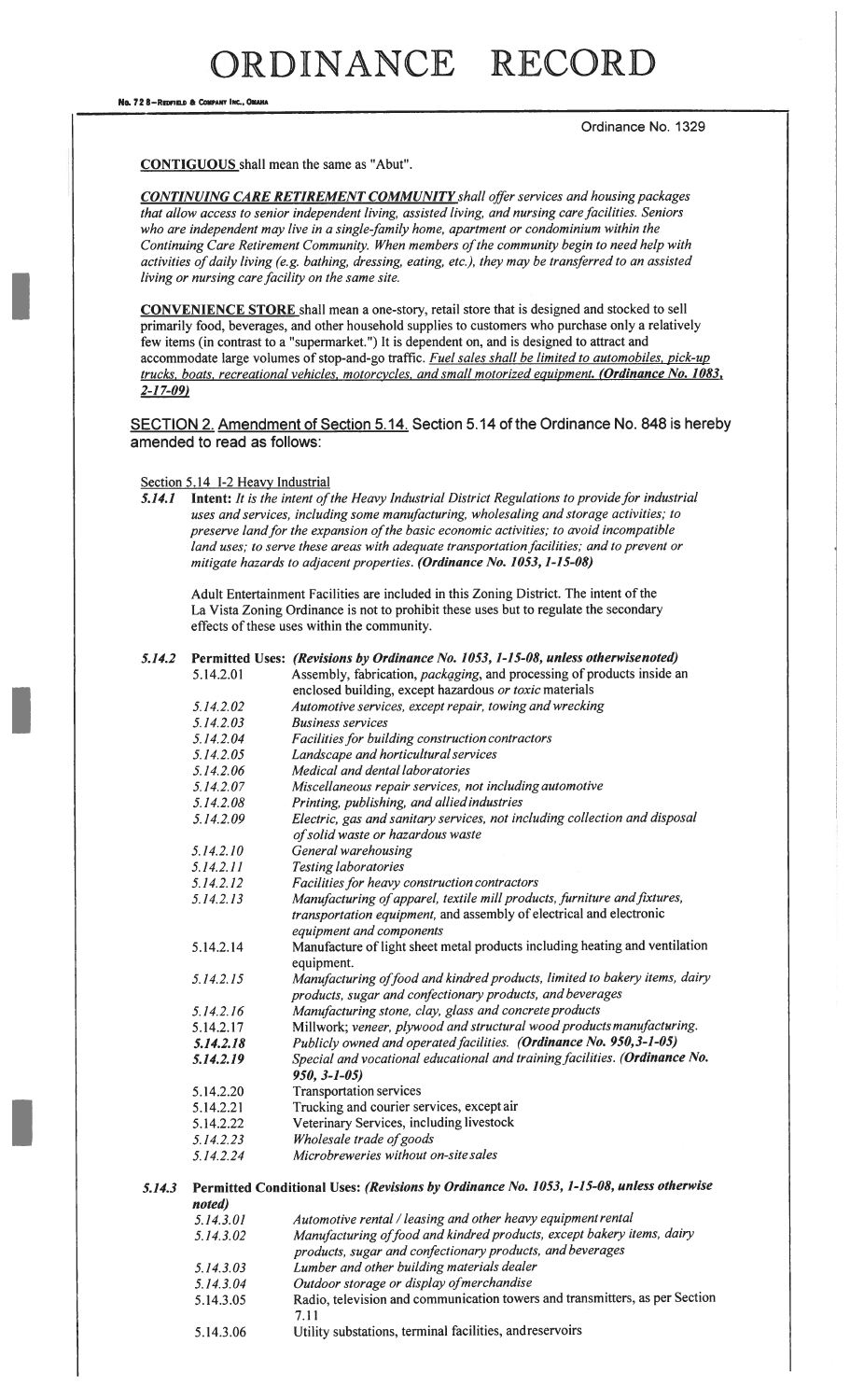| No. 72 8-REDFIELD & COMPANY INC., OMAHA |                                                                                                                                                                                                                                                                                                                                                                                                                                                                                                                         |
|-----------------------------------------|-------------------------------------------------------------------------------------------------------------------------------------------------------------------------------------------------------------------------------------------------------------------------------------------------------------------------------------------------------------------------------------------------------------------------------------------------------------------------------------------------------------------------|
|                                         | Ordinance No. 1329                                                                                                                                                                                                                                                                                                                                                                                                                                                                                                      |
| 5.14.3.07<br>5.14.3.08                  | Farm-implement sales and service<br>Temporary Batch plant for concrete, asphalt, or paving material, not to                                                                                                                                                                                                                                                                                                                                                                                                             |
|                                         | exceed 24 months of operations                                                                                                                                                                                                                                                                                                                                                                                                                                                                                          |
| 5.14.3.09                               | Cabinetry millwork                                                                                                                                                                                                                                                                                                                                                                                                                                                                                                      |
| 5.14.3.10<br>5.14.3.11                  | Recycling center for computers, televisions and household items<br>Storage of bulk petroleum products                                                                                                                                                                                                                                                                                                                                                                                                                   |
| 5.14.3.12                               | The manufacturing, compounding, processing, extruding, painting, coating                                                                                                                                                                                                                                                                                                                                                                                                                                                |
|                                         | and assembly of steel, metal, vinyl, plastic, paper and similar products and<br>related outdoor and indoor storage activities. (Ordinance No. 855,3-5-02)                                                                                                                                                                                                                                                                                                                                                               |
| 5.14.3.13                               | Gasoline service stations                                                                                                                                                                                                                                                                                                                                                                                                                                                                                               |
| 5.14.3.14                               | Automotive repair services                                                                                                                                                                                                                                                                                                                                                                                                                                                                                              |
| 5.14.3.15                               | Sale of recreational vehicles, including boats and jet skis                                                                                                                                                                                                                                                                                                                                                                                                                                                             |
| 5.14.3.16                               | Indoor recreational facility (Ordinance No. 918, 10-6-03)                                                                                                                                                                                                                                                                                                                                                                                                                                                               |
| 5.14.3.17                               | Self-service storage facility (Ordinance No. 1069, 8-19-08)                                                                                                                                                                                                                                                                                                                                                                                                                                                             |
| 5.14.3.18                               | Adult Entertainment establishments<br>No Adult business shall be closer than 500 feet to any similar use and<br>1.<br>no closer than 500 feet to a residential district / use, religious uses,<br>educational uses and recreational uses. Measurements shall be made in<br>a straight line, without regard to intervening structures or objects, from                                                                                                                                                                   |
|                                         | the main entrance of such adult business to the point on the property<br>line of such other adult business, residential district / use, religious use,<br>educational uses and recreational use. In addition, no Adult                                                                                                                                                                                                                                                                                                  |
|                                         | establishment shall be located within the Gateway Corridor Overlay or                                                                                                                                                                                                                                                                                                                                                                                                                                                   |
|                                         | within 500 feet of said Overlay Corridor.                                                                                                                                                                                                                                                                                                                                                                                                                                                                               |
|                                         | Said businesses shall be screened along adjoining property lines as<br>2.<br>to prevent any direct visual contact of the adult business at the<br>perimeter.                                                                                                                                                                                                                                                                                                                                                            |
|                                         | 3.<br>Doors, curtains and any other means of obstruction to the opening of<br>all booths and other preview areas, including but not limited to Adult<br>Novelty Businesses, Adult Motion Picture Arcades, Adult Mini-Motion<br>Picture Theaters, and Adult Motion Picture Theaters shall be removed<br>and kept off at all times during the execution of this Permit. Failure to                                                                                                                                        |
|                                         | comply with this condition shall result in revocation of the Conditional<br>Use Permit.                                                                                                                                                                                                                                                                                                                                                                                                                                 |
|                                         | No adult business shall be open for business between the hours of one am<br>4.<br>and six a.m.                                                                                                                                                                                                                                                                                                                                                                                                                          |
|                                         | 5.<br>The proposed location, design, construction and operation of the<br>particular use adequately safeguards the health, safety, and general<br>welfare of persons residing or working in adjoining or surrounding<br>property.                                                                                                                                                                                                                                                                                       |
|                                         | Such use shall not impair an adequate supply of light and air to<br>6.<br>surrounding property.                                                                                                                                                                                                                                                                                                                                                                                                                         |
|                                         | Such use shall not unduly increase congestion in the streets or public<br>7.<br>danger of fire and safety.                                                                                                                                                                                                                                                                                                                                                                                                              |
|                                         | Any explicit signs shall not be seen from any point off-premises.<br>8.<br>9.<br>Such use shall not diminish or impair established property values                                                                                                                                                                                                                                                                                                                                                                      |
|                                         | in adjoining or surrounding property.<br>10. Such use shall be in accord with the intent, purpose and spirit of this<br>Ordinance and the Comprehensive Development Plan of La Vista,<br>Nebraska.                                                                                                                                                                                                                                                                                                                      |
|                                         | 11. Applications for adult businesses under the terms of this Section shall<br>be accompanied by evidence concerning the feasibility of the proposed<br>request and its effect on surrounding property and shall include a site<br>plan defining the areas to be developed for buildings and structure, the<br>areas to be developed for parking, driveways and points of ingress and<br>egress, the location and height of walls, the location and type of<br>landscaping, and the location, size and number of signs. |
|                                         | 12. An adult business shall post a sign at the entrance of the premises                                                                                                                                                                                                                                                                                                                                                                                                                                                 |
|                                         | which shall state the nature of the business and shall state that no one<br>under the age of eighteen $(18)$ years of age is allowed on the premises                                                                                                                                                                                                                                                                                                                                                                    |

- $(18)$  years of age is allowed on the premises. This Section shall not be construed to prohibit the owner from establishing an older age limitation for coming on the premises.
- 13. Prohibited Activities of Adult Businesses
	- A. No adult business shall employ any person less than eighteen (18) years of age.
	- B. No adult business shall furnish any merchandise or services to any person who is under eighteen (18) years of age.
	- C. No adult business shall be conducted in any manner that permits the observation of any model or any material depicting, describing or relating to specified sexual activities or specified anatomical areas by display, decoration, sign, show window or other opening from any public way or from any property not licensed as an adult use. No operator of an adult business or any officer, associate,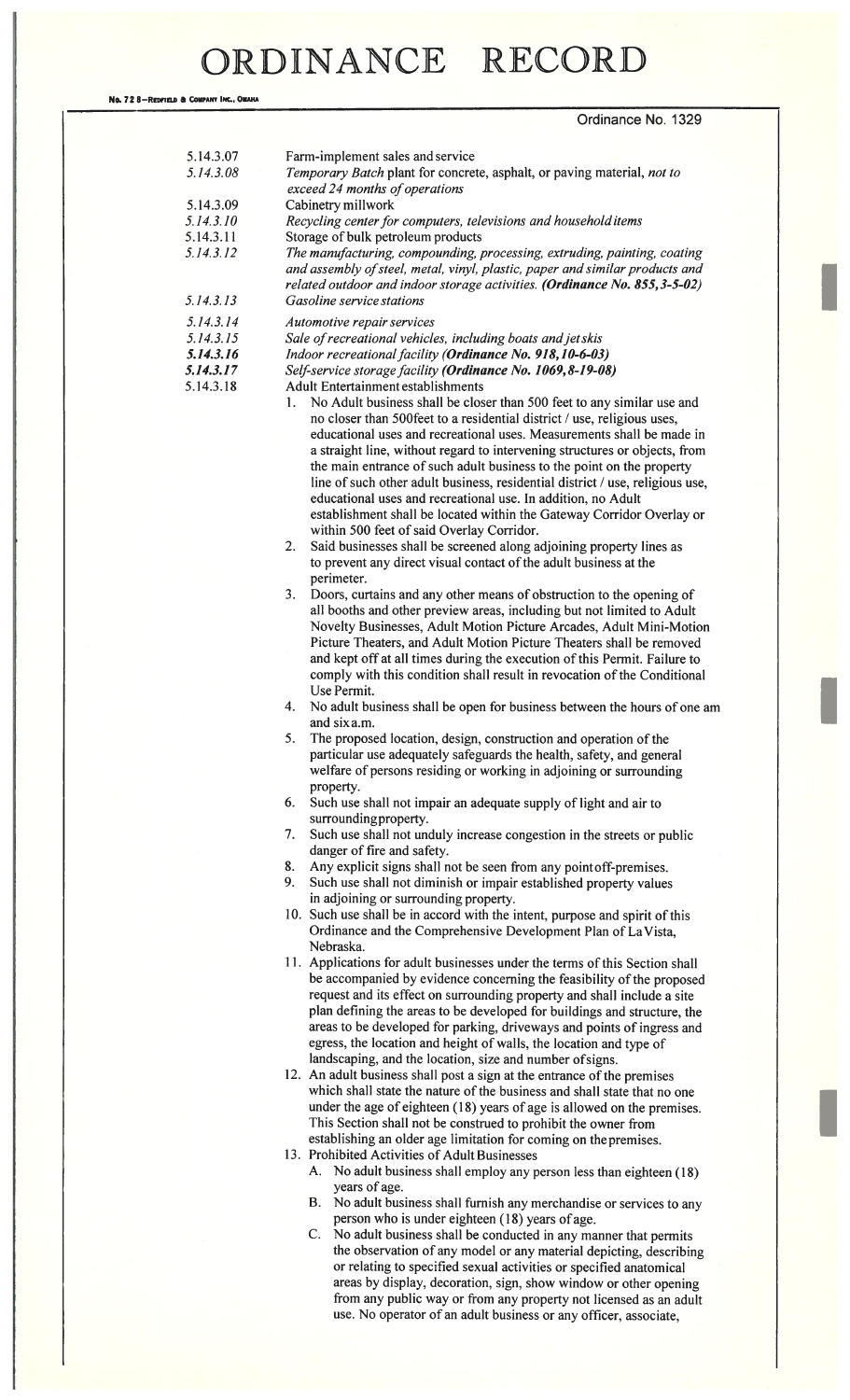#### Ordinance No. 1329

|                       | 5.14.3.19<br>5.14.3.20            | of the State.<br><b>Industrial Condominiums</b><br>Microbreweries with on-site sales                                                                                                                                                                                                                                                                                                              | or semi-public area.      |               |                     |              | member, representative, agent, owner, or employee of such<br>business shall engage in any activity or conduct in or about the<br>premises which is prohibited by this Ordinance or any other laws<br>D. No part of the interior of the adult business shall be visible<br>from the pedestrian sidewalk, walkway, street, or other public |                      |  |  |
|-----------------------|-----------------------------------|---------------------------------------------------------------------------------------------------------------------------------------------------------------------------------------------------------------------------------------------------------------------------------------------------------------------------------------------------------------------------------------------------|---------------------------|---------------|---------------------|--------------|------------------------------------------------------------------------------------------------------------------------------------------------------------------------------------------------------------------------------------------------------------------------------------------------------------------------------------------|----------------------|--|--|
|                       | 5.14.3.21                         | Concrete Batch Plant                                                                                                                                                                                                                                                                                                                                                                              |                           |               |                     |              |                                                                                                                                                                                                                                                                                                                                          |                      |  |  |
| 5.14.4                | <b>Permitted Accessory Uses:</b>  |                                                                                                                                                                                                                                                                                                                                                                                                   |                           |               |                     |              |                                                                                                                                                                                                                                                                                                                                          |                      |  |  |
|                       | 5.14.4.01                         | Buildings and uses customarily incidental to the permitted uses                                                                                                                                                                                                                                                                                                                                   |                           |               |                     |              |                                                                                                                                                                                                                                                                                                                                          |                      |  |  |
|                       | 5.14.4.02                         | Parking as permitted in Section 7.05 through 7.09                                                                                                                                                                                                                                                                                                                                                 |                           |               |                     |              |                                                                                                                                                                                                                                                                                                                                          |                      |  |  |
|                       | 5.14.4.03                         | Signs allowed in Section 7.01 through 7.04                                                                                                                                                                                                                                                                                                                                                        |                           |               |                     |              |                                                                                                                                                                                                                                                                                                                                          |                      |  |  |
|                       | 5.14.4.04                         | Temporary buildings and uses incidental to construction work which will be                                                                                                                                                                                                                                                                                                                        |                           |               |                     |              |                                                                                                                                                                                                                                                                                                                                          |                      |  |  |
|                       |                                   | removed upon completion or abandonment of the construction work                                                                                                                                                                                                                                                                                                                                   |                           |               |                     |              |                                                                                                                                                                                                                                                                                                                                          |                      |  |  |
|                       | 5.14.4.05                         | Live-in quarters used by live-in watchman or custodians during periods of                                                                                                                                                                                                                                                                                                                         |                           |               |                     |              |                                                                                                                                                                                                                                                                                                                                          |                      |  |  |
|                       |                                   | construction                                                                                                                                                                                                                                                                                                                                                                                      |                           |               |                     |              |                                                                                                                                                                                                                                                                                                                                          |                      |  |  |
|                       | 5.14.4.06                         | Landscaping as required by Section 7.17                                                                                                                                                                                                                                                                                                                                                           |                           |               |                     |              |                                                                                                                                                                                                                                                                                                                                          |                      |  |  |
|                       |                                   |                                                                                                                                                                                                                                                                                                                                                                                                   |                           |               |                     |              |                                                                                                                                                                                                                                                                                                                                          |                      |  |  |
| 5.14.5                |                                   | <b>Height and Lot Requirements:</b><br>The height and minimum lot requirements shall be as follows:                                                                                                                                                                                                                                                                                               |                           |               |                     |              |                                                                                                                                                                                                                                                                                                                                          |                      |  |  |
|                       | 5.14.5.01                         |                                                                                                                                                                                                                                                                                                                                                                                                   |                           |               |                     |              |                                                                                                                                                                                                                                                                                                                                          |                      |  |  |
|                       |                                   |                                                                                                                                                                                                                                                                                                                                                                                                   |                           |               |                     |              |                                                                                                                                                                                                                                                                                                                                          |                      |  |  |
| <b>Use</b>            |                                   | <b>Lot Area</b><br>(SF) <sup>2</sup>                                                                                                                                                                                                                                                                                                                                                              | Lot<br>Width <sup>2</sup> | Front<br>Yard | <b>Side</b><br>Yard | Rear<br>Yard | Max.<br>Height                                                                                                                                                                                                                                                                                                                           | Max. Lot<br>Coverage |  |  |
| <b>Permitted Uses</b> |                                   | 10,000                                                                                                                                                                                                                                                                                                                                                                                            | 100                       | $35^{11}$     | $30^{\circ}$        | $25^\circ$   | 45'<br>45'                                                                                                                                                                                                                                                                                                                               | 75%<br>75%           |  |  |
|                       | <b>Permitted Conditional Uses</b> | 10,000                                                                                                                                                                                                                                                                                                                                                                                            | 100                       | $35^{11}$     | $30^{\circ}$        | $25^\circ$   |                                                                                                                                                                                                                                                                                                                                          |                      |  |  |
|                       |                                   | <sup>1</sup> 35' front yard setback required only when no parking is present in the front yard. If parking is located in the front<br>yard then front yard setback is a minimum of sixty (60) feet.<br><sup>2</sup> Lots created before January 1, 2008 may have a minimum Lot Area of 10,000 square feet and may have less<br>than the minimum 100 feet lot width. (Ordinance No. 1053, 1-15-08) |                           |               |                     |              |                                                                                                                                                                                                                                                                                                                                          |                      |  |  |
| 5.14.6                | <b>Use Limitations:</b>           |                                                                                                                                                                                                                                                                                                                                                                                                   |                           |               |                     |              |                                                                                                                                                                                                                                                                                                                                          |                      |  |  |
|                       | 5.14.6.01                         | When adjacent to residentially zoned land, no parking, drives or signs shall                                                                                                                                                                                                                                                                                                                      |                           |               |                     |              |                                                                                                                                                                                                                                                                                                                                          |                      |  |  |
|                       |                                   | be allowed in any required yard within thirty (30) feet of such district.<br>Furthermore, permanent screening shall be provided in this area in order to                                                                                                                                                                                                                                          |                           |               |                     |              |                                                                                                                                                                                                                                                                                                                                          |                      |  |  |
|                       |                                   | minimize impacts on residentially zoned property, as per Section 7.17.04.                                                                                                                                                                                                                                                                                                                         |                           |               |                     |              |                                                                                                                                                                                                                                                                                                                                          |                      |  |  |
|                       |                                   | (Ordinance No. 1053, 1-15-08)                                                                                                                                                                                                                                                                                                                                                                     |                           |               |                     |              |                                                                                                                                                                                                                                                                                                                                          |                      |  |  |
|                       | 5.14.6.02                         | Exterior lighting fixtures shall be shaded so that no direct light is cast upon<br>any residential property and so that no glare is visible to any traffic on any<br>public street.<br>No use shall produce a nuisance or hazard from fire, explosion, toxic or                                                                                                                                   |                           |               |                     |              |                                                                                                                                                                                                                                                                                                                                          |                      |  |  |

5.14.7 Performance Standards:

No. 72 8-REDFIELD & COMPANY INC., OMAHA

See Section 7.16 of the Supplemental Regulations.

SECTION 3. Repeal of Sections 2.04 and 5.14 as Previously Enacted. Sections 2.04 and 5.14 of Ordinance No. <sup>848</sup> as previously enacted is hereby repealed.

SECTION 4. Severability Clause. If any section, subsection, sentence, clause or phrase of this ordinance is, for any reason, held to be unconstitutional or invalid, such unconstitutionality or invalidity shall not affect the validity of the remaining portions of this ordinance. The Mayor and City Council of the City of La Vista hereby declare that it would have passe<sup>d</sup> this ordinance and each section, subsection, clause or <sup>p</sup>hrase thereof, irrespective of the fact that any one or more sections, subsections, sentences, clauses or <sup>p</sup>hrases be declared unconstitutional or invalid.

SECTION 5. Effective Date. This ordinance shall be in full force and effect from and after passage, approva<sup>l</sup> and publication as provided by law.

SECTION 6. This ordinance shall be published in pamphlet form and take effect as provided by law.